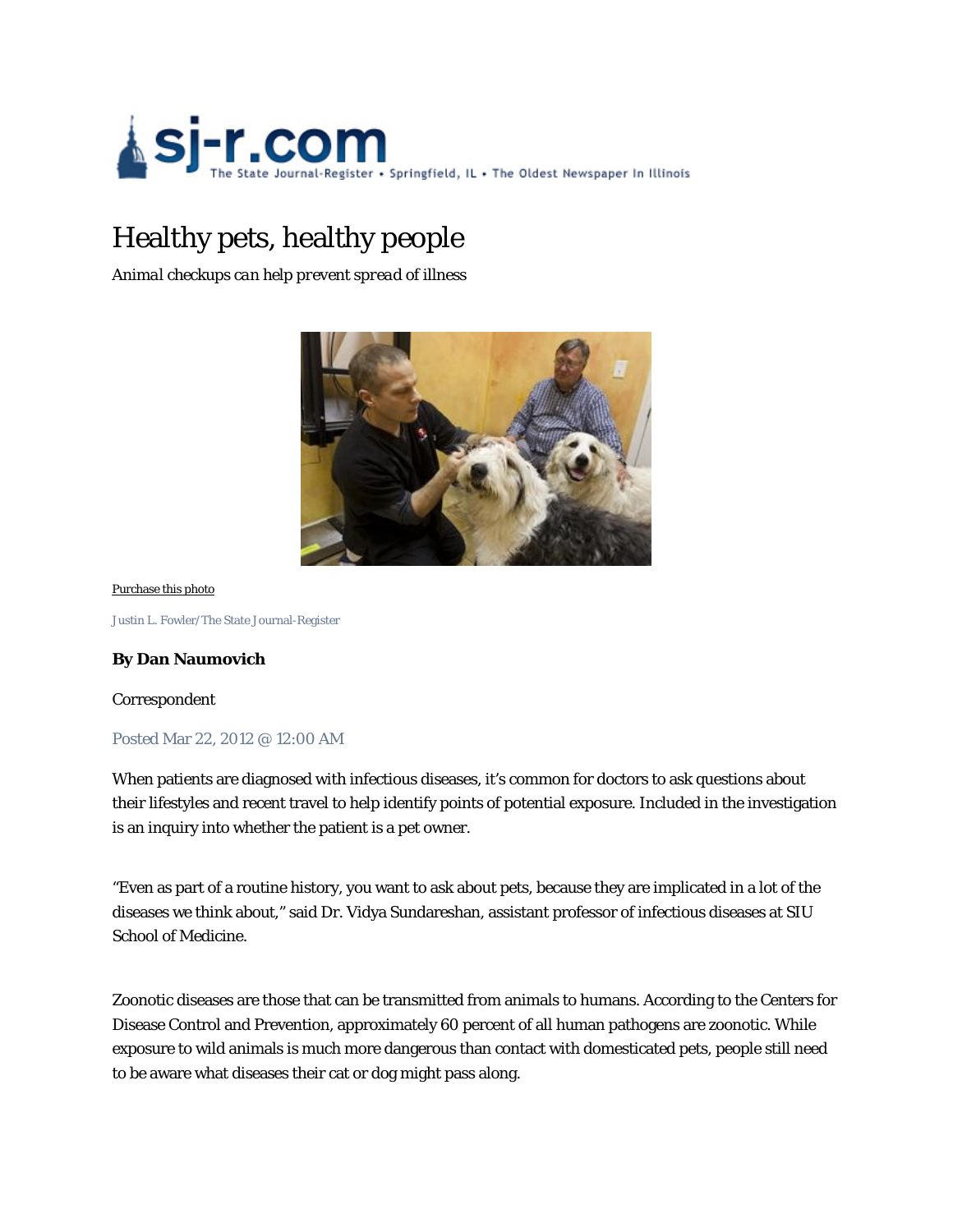Sundareshan said that people whose immune systems are compromised are at a greater risk for contracting a zoonotic infection from a pet. This includes children under the age of 5, the elderly, people with HIV, and patients who have recently undergone an organ transplant. Pregnant women also are included on this list.

According to the CDC's Healthy Pets Healthy People website (**www.cdc.gov/healthypets**), pregnant women who own cats can be exposed to toxoplasmosis, an infection caused by a parasite carried by cats that can lead to complications with pregnancy. The center recommends that a non-pregnant person empty litter boxes daily, the cat be kept indoors and stray cats avoided.

# **From pet to human**

Diseases such as Lyme disease and Rocky Mountain spotted fever can be contracted from pets infested with ticks. Although Illinois isn't one of the states where these diseases are prevalent, Sundareshan did say that there have been a couple of area cases of Rocky Mountain spotted fever that were traced back to a pet.

Other zoonotic illnesses include rabies, cat scratch disease, salmonella, tapeworm and ringworm. Intestinal parasites common in animals can be particularly dangerous when introduced into a human.

"Each parasite has its own specific host and if those parasites get into our bodies, they literally don't know where to go. And so what happens is, for example, instead of staying in the digestive tract, maybe they migrate to our brain, or our eye. It's called visceral larva migrans, and it's just a parasite in an abnormal host that doesn't know where to go and causes tremendous damage," said Dr. Gary Minder of Grace Veterinary Clinic in Chatham.

Minder said that many diseases that people might pick up from their pet are through contact with an animal's fecal matter.

"Somehow, we have to ingest some portion of the animal's stool to get the infection. And it can be microscopic. Just touching them or petting them and there's some feces on the animal's coat and then you put your fingers in your mouth or chew on your nails, you can contract it that way," he said.

# **Prevention the key**